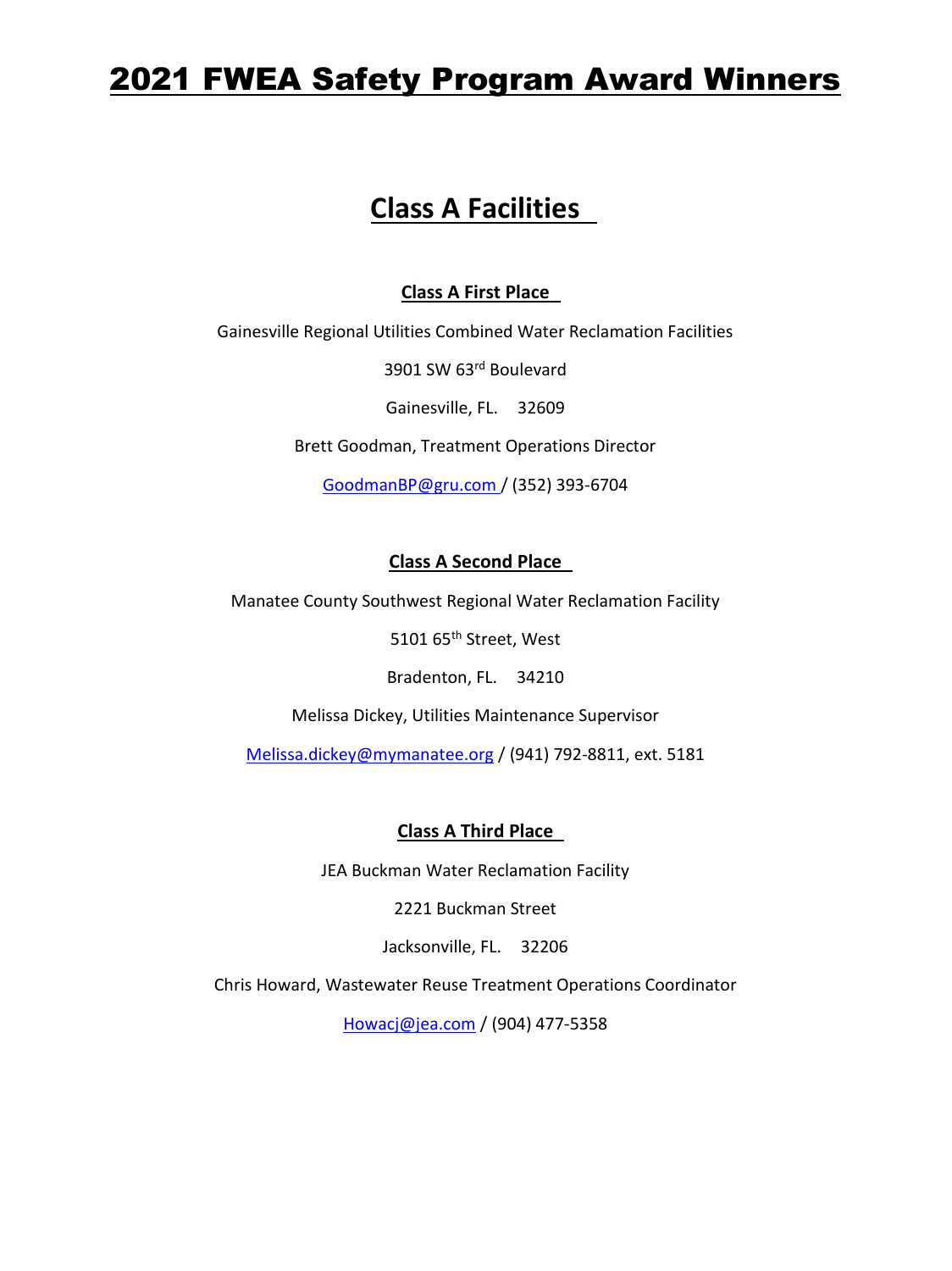# 2021 FWEA Safety Program Award Winners

## **Class B Facilities**

#### **Class B First Place**

Lee County Three Oaks Water Reclamation Facility

18521 Three Oaks Parkway

Fort Myers, FL 33967

Thomas White, Lead Operator

twhite@leegov.com / (239) 267-0387

#### **Class B Second Place**

City of North Port Wastewater Treatment Facility

5355 Pan American Boulevard

North Port, FL. 34287

Marc Beauregard, Wastewater Superintendent

[mbeauregard@cityofnorthport.com](mailto:mbeauregard@cityofnorthport.com) / (941) 240-8010

#### **Class B Third Place**

City of Palm Coast Wastewater Treatment Plant #2

2 Utility Drive

Palm Coast, FL. 32137

Patrick Henderson, Chief Operator

[PHenderson@palmcoastgov.com](mailto:PHenderson@palmcoastgov.com) / (386) 986-2346